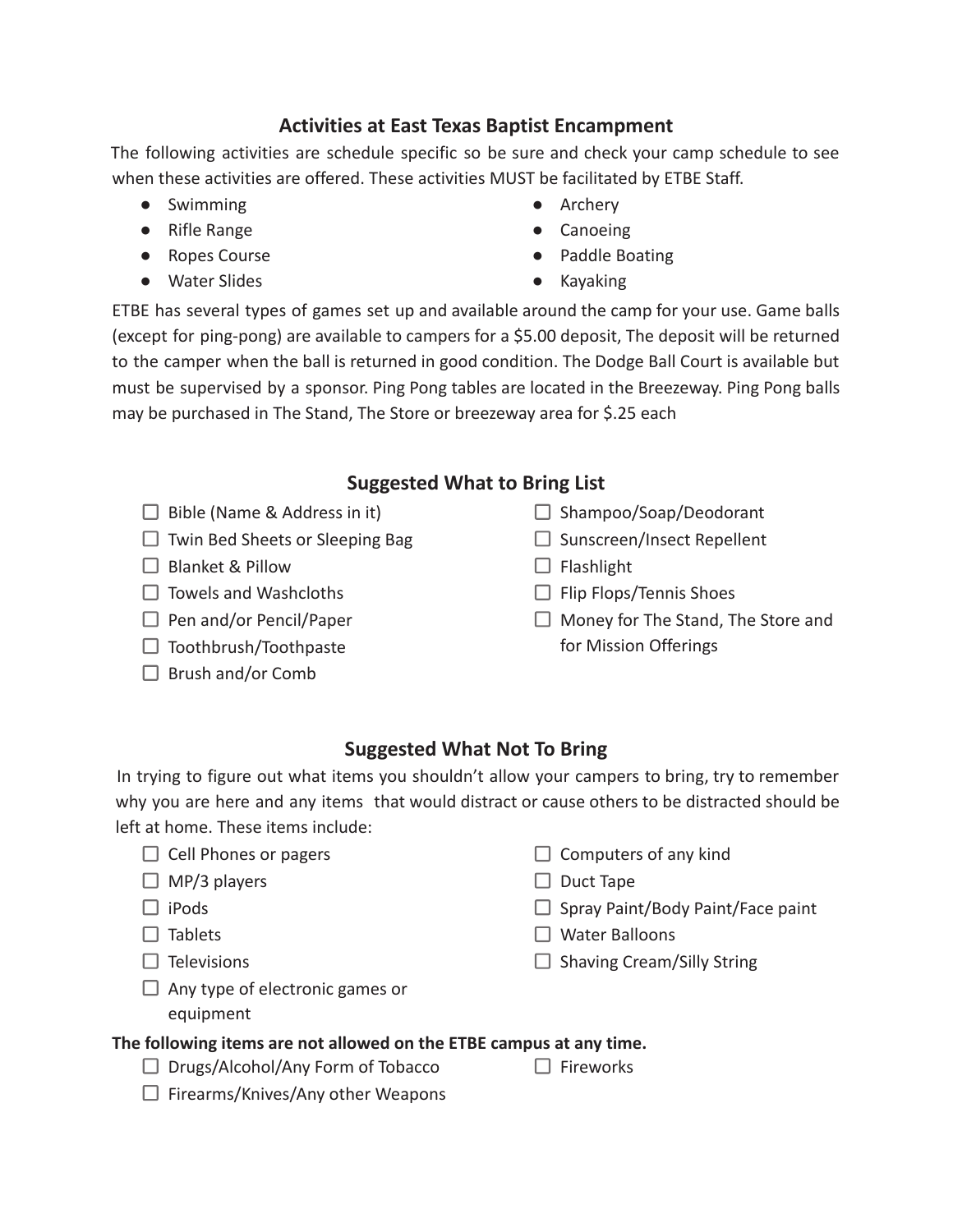# **Clothes need to be reflective of a Christian lifestyle.**

- $\triangleright$  No sleeveless clothing for boys or girls.
- $\triangleright$  Shorts and skirts must reach fingertip length with arms and hands straight down at sides while standing.
- $\triangleright$  Low cut necklines, sheer clothing, clothing that is too tight and clothing that shows bare midriff are not allowed.
- $\triangleright$  No clothing that displays inappropriate slogans, advertisements or artwork.
- $\triangleright$  Appropriate shorts are allowed during the worship services.
- $\triangleright$  Swimsuits must be modest one piece or 2 piece with a dark colored t-shirt over it.
- $\geq$  Cover up and/or t-shirt must be worn to and from the pool and slide area for both girls and boys.
- $\triangleright$  You may need a set of clothes that can be worn for messy games.
- $\triangleright$  Shoes must be worn at all times.
	- **\* Enforcement of the dress code is at the discretion of the ETBE staff and sponsors.** The above list is meant to be general guidelines and not an exhaustive list.

# **General Rules**

For the safety of the campers, these rules must be enforced. Christian conduct is expected at all times. Sponsors are responsible for the dress and conduct of their group and should know the location of their campers.

- 1) ALL GUESTS MUST BE REGISTERED upon arrival.
- 2) All serious injuries and illnesses must be reported immediately to the camp Nurse and ETBE camp office. For life-threatening emergencies call 911.
- 3) Meeting rooms and accommodations will be assigned by ETBE administration.
- 4) Campfires are to be scheduled before arrival and may be built at designated areas unless unfavorable winds or fire ban prevent them.
- 5) Campers under the age of 18 years of age must have authorization from parents for medical aid to be administered, if the need should arise. A signature by a parent/legal guardian is required on an ETBE medical release form.
- 6) All prescription and non-prescription drugs must be in original containers, deposited with the camp nurse and dispensed by the camp nurse.
- 7) Guests staying in dorms must furnish their own linens, towels, pillows, and personal items. Beds are twin size. Motel rooms have furnished linens.
- 8) No equipment, beds or other furniture may be moved without permission from the ETBE office. All items must be reset to their original location before leaving.
- 9) Schedule times for "in dorms" and "lights out" shall be strictly enforced by adult sponsors.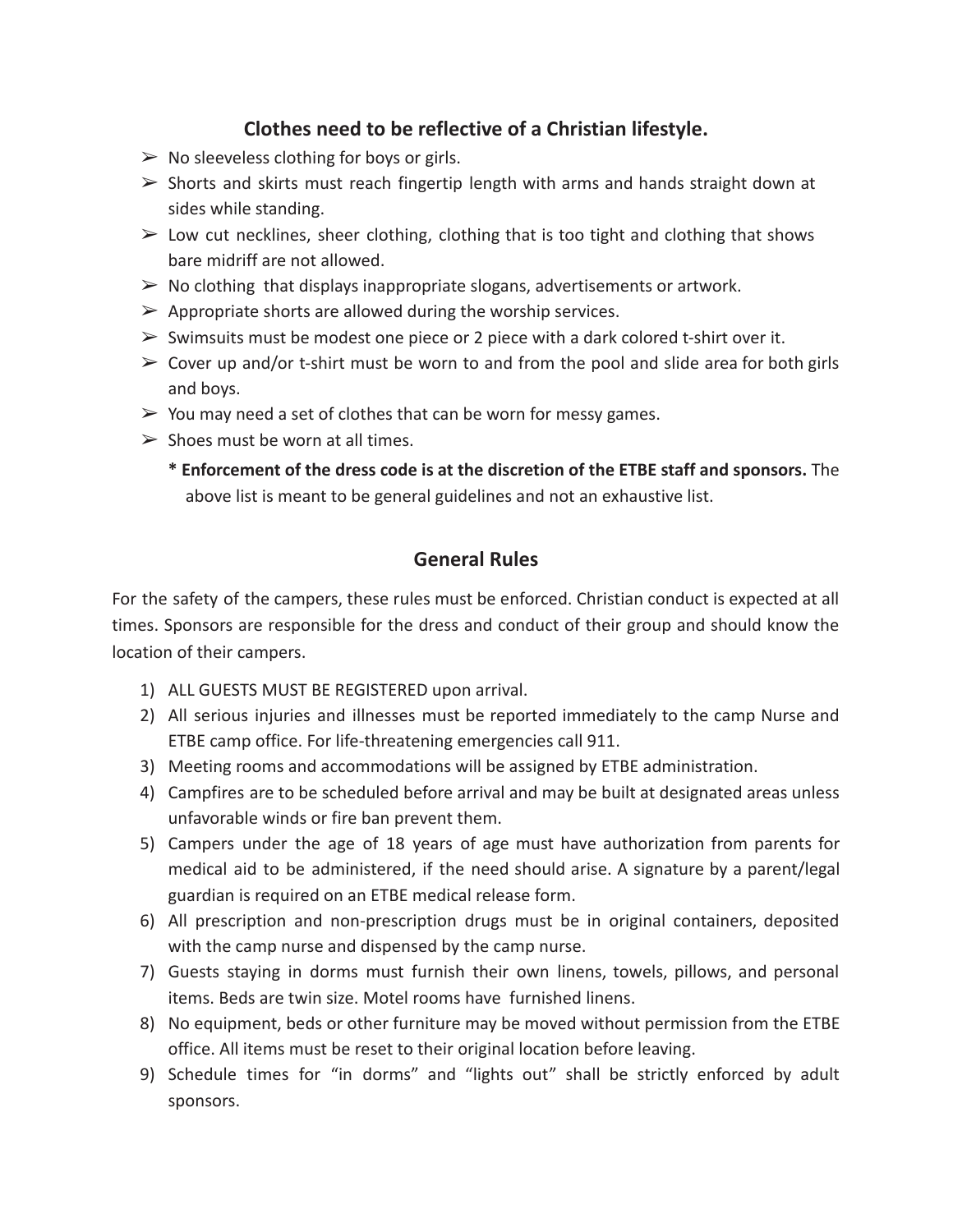- 10) Swimming and/or waterfront activities are not allowed without an ETBE lifeguard on duty.
- 11) Foul language will not be permitted.
- 12) The use or possession of alcoholic beverages or unauthorized drugs will not be tolerated.
- 13) No tobacco products of any kind are allowed in buildings, on porches or under the breezeway.
- 14) Clothes need to be reflective of a modest Christian lifestyle. Please refer to clothing guidance above.
- 15) Prank items such as shaving cream, silly string, water balloons, etc. are not allowed, unless specifically required for a camp activity.
- 16) No ironing clothes on mattresses, carpets or countertops.
- 17) Firearms and fireworks are not permitted.
- 18) Cell Phone Policy: While ETBE does not prohibit cell phones, the camp suggests that campers leave them at home. Phone and/or other devices used by campers are to be monitored by sponsors.
- 19) There are trash cans provided throughout the camp. Please help us keep the campgrounds free of litter, so everyone can enjoy the beauty of Godís creation.
- 20) All vehicles should be parked upon arrival at camp. Any use of vehicles, golf carts and/or atv's during camp session must be authorized by ETBE administration.
- 21) Any food items must be kept in a sealed container or bag to avoid problems with ants and other pests.
- 22) Food or drink is not allowed in the Tabernacle.
- 23) Any use of nails, glue, tape, putty or staples of any kind must be approved by Camp Management or payment for repair of surfaces may be required.
- 24) All campers, sponsors and group leaders will be expected to attend all worship services, conferences, classes and observe rest periods.
- 25) Pets are not allowed. Official service animals are allowed.
- 26) Inappropriate discharge of fire extinguishers may result in a charge to cover the cost to refill the fire extinguisher and any damages that are incurred.
- 27) No merchandise of any type may be sold on camp property without the authorization of the ETBE administration.
- 28) Campers are not allowed to enter the dorms or motel rooms of the opposite sex for any reason.
- 29) Public displays of affection are not allowed.